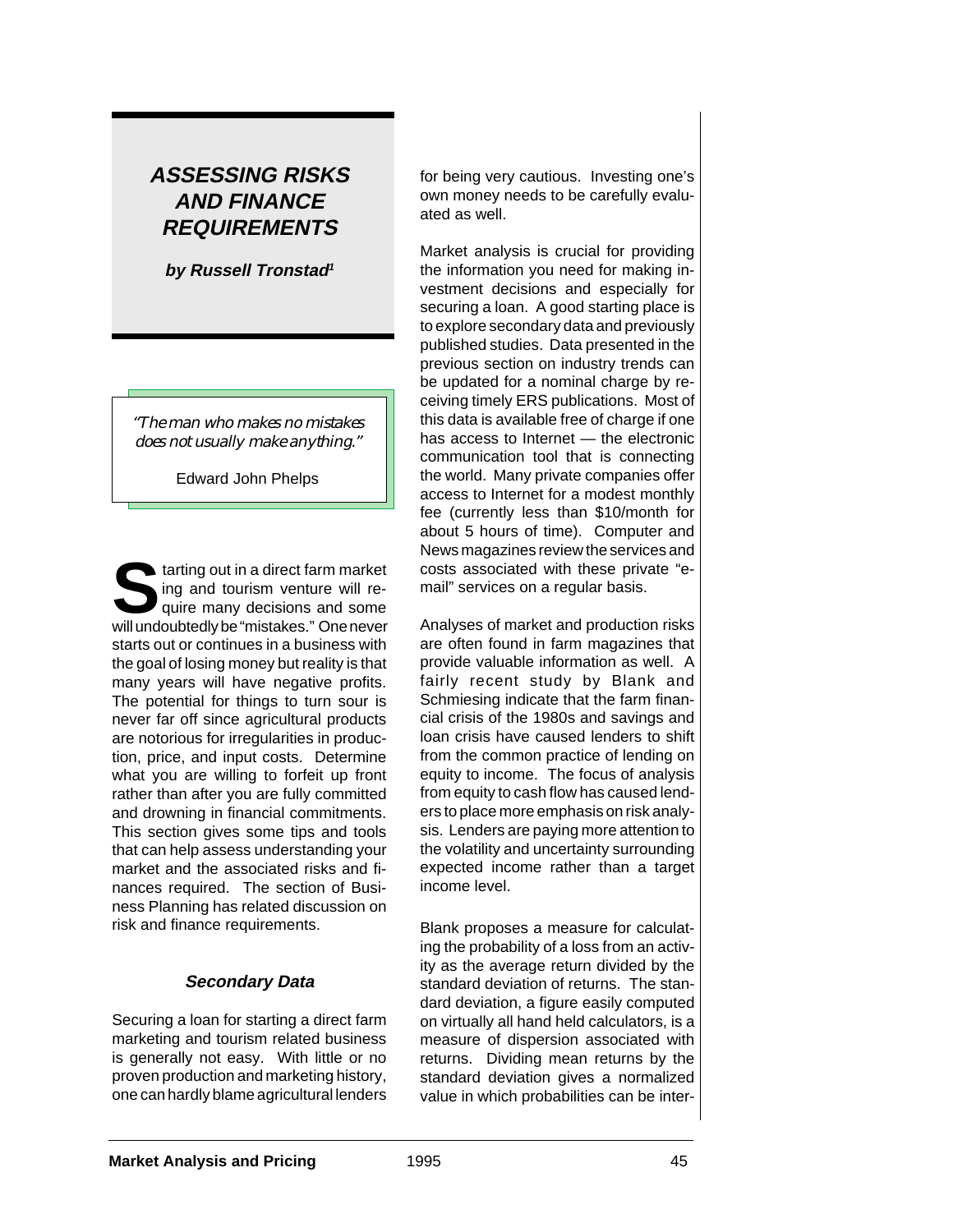preted from a normal distribution (see Blank or any introductory statistical book for a table of values). The value from the normal distribution gives the probability of a loss occurring from an activity. Table 1 presents these probability of loss estimates and average return estimates for some of the crops and counties in California Blank considered in a recent study.

Blank calculated average returns from California Agricultural Statistics data and University of California cost estimates.

These secondary data sources are available to the public. Farmer prices received (volume weighted) were multiplied by average county yield estimates for calculating gross revenues. Then total costs per acre (fixed and variable costs), as reported in Extension budgets published for each crop by county, were subtracted to obtain a return estimate for each crop year. Annual return estimates from 1958 - 86 were used as a basis for the study by Blank.

Results quantify what the relative risks and returns have been for several agricultural crops between 1958 and

## **Table 1. Assessing Price and Income Risk of Selected Agricultural Crops.**<sup>a</sup>

| <b>Crop/County</b>                   | <b>Mean</b><br><b>Price</b><br>\$/ton | <b>Standard</b><br><b>Price</b><br><b>Deviation</b><br>\$/ton | <b>Mean</b><br><b>Income</b><br>\$/acre | <b>Standard</b><br>Income<br><b>Deviation</b><br>\$/acre | <b>Probability</b><br>of<br>Loss<br>℅ |
|--------------------------------------|---------------------------------------|---------------------------------------------------------------|-----------------------------------------|----------------------------------------------------------|---------------------------------------|
| <b>Almonds</b>                       |                                       |                                                               |                                         |                                                          |                                       |
| San Luis Obispo<br><b>Stanislaus</b> | 1,605<br>1.741                        | 790<br>727                                                    | 170<br><b>NA</b>                        | 1,383<br><b>NA</b>                                       | 45.2<br><b>NA</b>                     |
| <b>Broccoli</b>                      |                                       |                                                               |                                         |                                                          |                                       |
| Santa Barbara<br>San Luis Obispo     | 341<br>388                            | 29<br>65                                                      | 891<br>337                              | 1,581<br>1,370                                           | 28.8<br>40.1                          |
| Carrots                              |                                       |                                                               |                                         |                                                          |                                       |
| Monterey<br>Riverside                | 157<br>189                            | 28<br>43                                                      | 1.675<br>233                            | 643<br>1,793                                             | 0.5<br>44.8                           |
| Grapes, table                        |                                       |                                                               |                                         |                                                          |                                       |
| Fresno<br>Riverside                  | 363<br>971                            | 135<br>221                                                    | 1.342<br><b>NA</b>                      | 659<br><b>NA</b>                                         | 2.1<br><b>NA</b>                      |
| Grapes, wine                         |                                       |                                                               |                                         |                                                          |                                       |
| Fresno                               | 150                                   | 42                                                            | 440                                     | 559                                                      | 21.5                                  |
| San Luis Obispo                      | 305                                   | 135                                                           | 502                                     | 1,653                                                    | 38.2                                  |
| Lettuce                              |                                       |                                                               |                                         |                                                          |                                       |
| Fresno                               | 197                                   | 56                                                            | 860                                     | 814                                                      | 14.5                                  |
| Monterey                             | 222                                   | 28                                                            | 545                                     | 604                                                      | 18.4                                  |
| <b>Walnuts</b>                       |                                       |                                                               |                                         |                                                          |                                       |
| San Luis Obispo<br>Stanislaus        | 914<br>935                            | 201<br>2362                                                   | 262<br>97                               | 1,331<br>647                                             | 42.1<br>32.3                          |
| Watermelons                          |                                       |                                                               |                                         |                                                          |                                       |
| Kern<br>Riverside                    | 86<br>92                              | 24<br>21                                                      | 802<br>509                              | 794<br>1,398                                             | 15.6<br>35.9                          |

a NA denotes that the mean net income in this county was not available over the data period due to insufficient cost data. All figures were adjusted for inflation to reflect 1986 dollars.

Source: Blank, California Agriculture, Volume 46, No. 5, 1992.

1986. Although history doesn't always repeat itself, yield and price fluctuations are largely location and commodity specific. The difference in location can be seen by comparing carrots in Monterey versus Riverside county. Probability of a loss or year with negative income for carrots in Monterey is only .5% whereas it is 44.8% in Riverside. Mean prices are actually higher for Riverside than Monterey (\$189/ton vs. \$157/ ton). These results indicate that yield levels and variability along with costs of production are remarkably different according to geographic location. Results show that income variation and the probability of a loss by site is often more different than differences found across commodities. Thus, the production capabilities of your site need to be carefully researched and explored on a small scale if no current production can be found in your area.

The method outlined above for calculating the probability of a loss can also be used for sensitivity analysis. For example, if you wanted to calculate the odds for making at least \$100/ acre, simply subtract \$100/acre from average returns (\$/acre)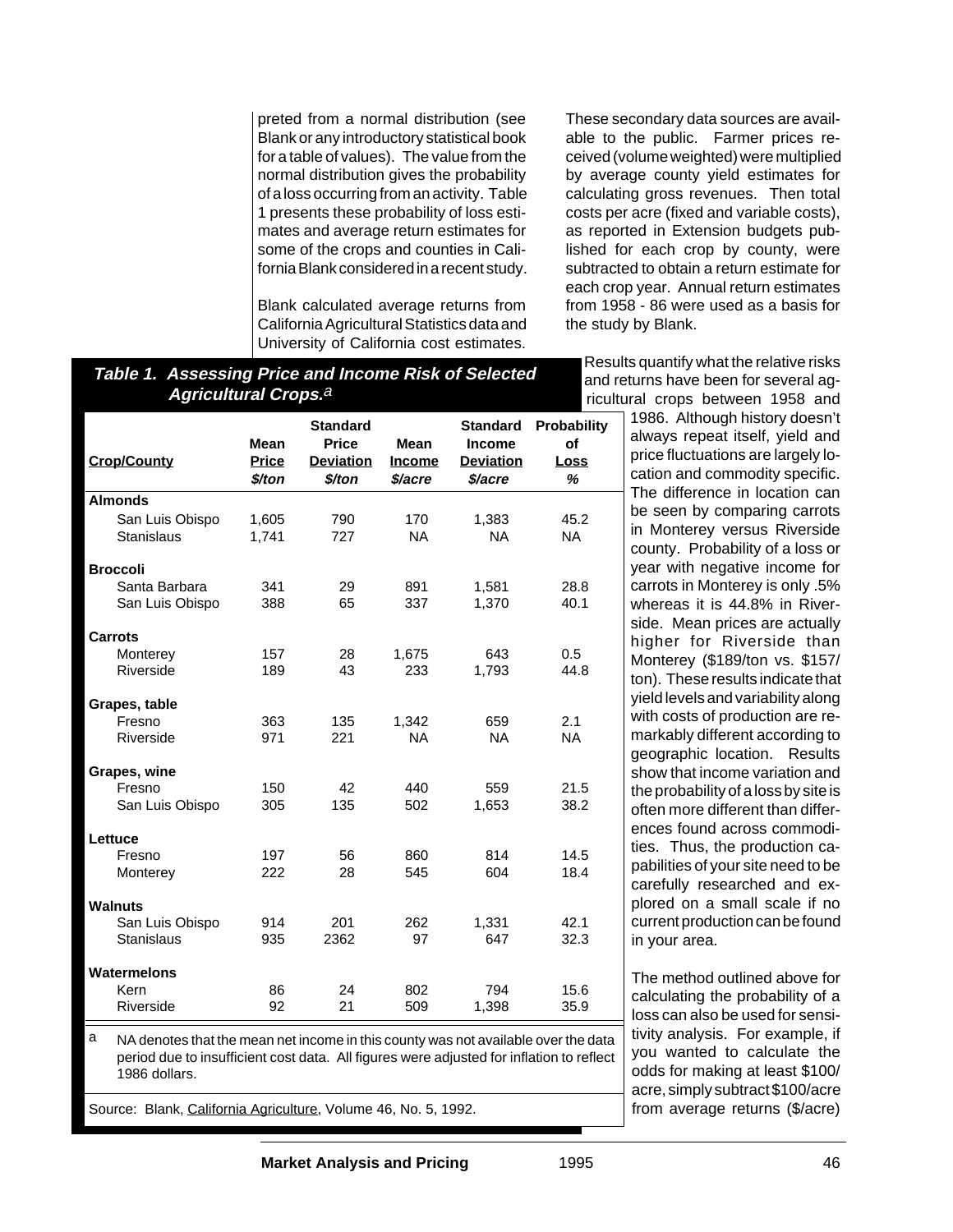before dividing by the standard deviation of returns. This would also measure the chance for defaulting on a loan payment of \$100/acre, information that loan officers would like to make before securing a loan.

For many innovative and often new tourist attractions or farming activities, little historical data are available. In this situation, looking at farm profitability under; 1) best, 2) anticipated, and 3) worst case scenarios for yield, costs of production, and prices can provide a good feel for the risk-return tradeoff of an activity. The worst case scenario is obtained by combing a conservative low product price with a low yield and high costs of production. This value should also be the amount of money you are willing to risk or give-up from taking on a new activity.

## **Primary Data**

Primary data collection can be very expensive to collect on consumers in a "scientifically based" format. The cost is generally prohibitive for the small direct marketer. Thus, primary research for the small scale direct marketer might be better coined as "personal observations." Nonetheless, personal observation of potential and current consumers is probably the best source of market information for the small direct marketer.

First, have an ear that is sensitive to what the consumer is saying. When Jay Leno was starting out as a comedian he used to rush into the mens' rest room and sit in a "stall" after he did a comedian show. For what reason? To obtain invaluable unbiased information on what consumers were thinking of his product. Jay would use this information in making changes to his comedy show. As a direct marketer, you should also seek unbiased information on what consumers are thinking of your products. Act like you're a consumer in your own store if possible or persuade a friend to find out what customers might be complaining or praising about your business. Find ways for getting an unbiased opinion of what consumers think of your products, and react appropriately. If you are just starting out, visit other businesses in the area as a customer to see what works for them. Ask yourself, "why would I rather buy from the business I envision instead of the competition?"

Surveys are another common method for getting detailed information that can help target your consumer. First, determine what "population" you are trying to gain information from. Most surveys focus on current customers since they have had an experience with your business and are an easy population to identify for sampling. But if you are trying to figure out why consumers haven't visited the local farmers' market — you obviously can't survey people at the farmers' market. When doing any survey, be sensitive to the amount of time you are requesting from participants. A small sample of free products or discount coupons are token gifts that can give individuals some compensation for their time and show your appreciation. Scientifically designed surveys often pay their participants well for completing surveys.

Surveys can be conducted in person, over the phone, or by mail. Personal interviews have an advantage in that you can often gear your survey so that it comes off as a promotion for your business. It gives your customer a feeling that you care for them personally and lets them know that management is listening to suggestions or concerns they might have. Also, you can give them a gift of appreciation immediately after they answer your questions. A disadvantage with personal interviews is that they require lots of man hours and responses may be biased more favorable than what consumers are really thinking. Human nature is that nobody wants to bring bad news. Most of us would rather tell someone that their business is great rather than a disaster.

Telephone surveys can yield information in a timely manner and are relatively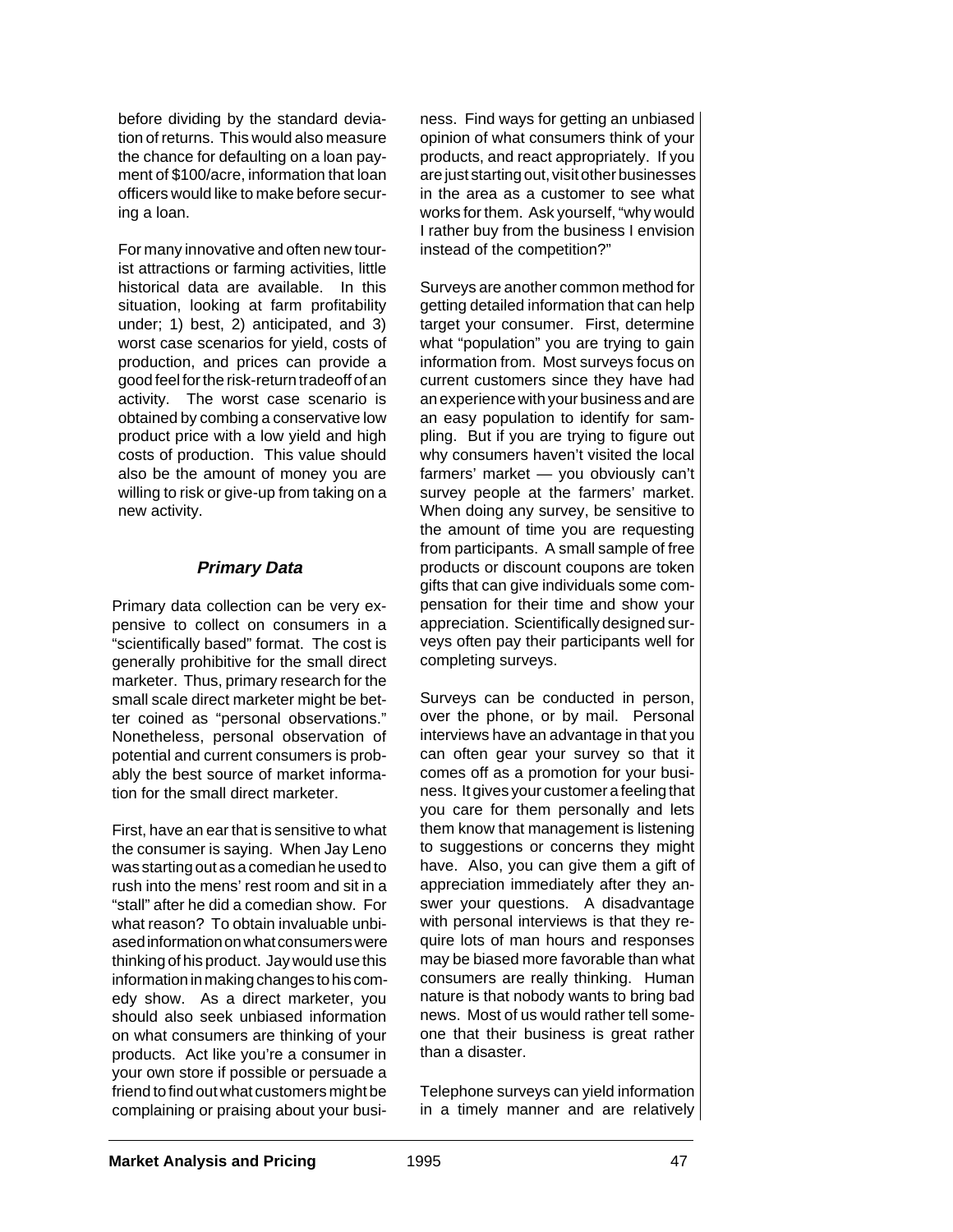inexpensive. But be sure that your phone calls don't invade on an individual's privacy. Many people are annoyed at evening phone calls, particularly when dinner is warm, and this brings a negative image to your business. Keep phone surveys short with easy questions to answer and call business rather than home numbers. Be sure and ask the same

#### **Sample Customer Survey Questions**

- 1. How did you first learn about this fresh farm produce outlet?
	- Through friends or family. ❏
	- Through roadside signs. ❏
	- **Through a newspaper article.**
	- Through the Fresh Farm Produce brochure. ❏
	- Through classified newspaper ads. ❏
	- Received a call or postcard. ❏
	- Referred by another producer or business. ❏
	- I don't remember or am not sure. ❏
	- Other, please specify: ❏
- 2. Have you seen the following advertisements for produce operations here?
	- Fresh Farm Produce brochure. ❏
	- Classified newspaper ads. ❏
	- Newspaper feature articles. ❏
	- Road signs. ❏
	- Radio announcements. ❏
	- Television coverage. ❏
- 3. Of the lettered income categories on this chart, can you tell me which letter best describes your family's before-tax income?
	- a. less than \$15,000.
	- b. 15,001-30,000.
	- c. 30,001-40,000.
	- d. 40,001-60,000.
	- e. 60,001-80,000.
	- f. 80,001-100,000.
	- g. over 100,000.
	- h. No response.
- 4. Are there any other products you would like to see offered for sale?
	- No. ❏
	- Yes, please describe: ❏
- 5. Are there other things that you would like to do during this trip that you can not currently do?

No. ❏

Yes, please describe: ❏

Questions extracted from Agricultural Tourism in Cochise County, Arizona, Characteristics and Economic Impacts, by Leones et al.

questions in the same tone of voice to everyone as well, to improve consistency.

Mail surveys are great for obtaining detailed information and consistency across individuals. But the response rate is often very low for mail surveys. A letter or phone call reminding individuals of the survey a week or two later are helpful for improving response rates. A response rate of at least 60 percent is considered sufficient for most types of questionnaires. However, the response rate for many mail surveys to businesses are as low as 20 percent. Information compiled from structured questions, like questions 1 through 3 in the "sample of survey questions," have little value with low survey responses. Questions that are more openended, like questions 4 and 5, are more useful with low survey responses since they yield specific suggestions that can be evaluated and acted upon. A combination of structured and open-ended questions will provide general information along with specific suggestions.

All surveys need to be interpreted with care. What consumers say they will do with their dollars and actually do are sometimes different. Over 90% of the consumers interviewed by the Packer indicated that they had increased or at least maintained their fruit and vegetable consumption (see Figure 1) between 1987 and 1992. Yet average per capita consumption figures have been flat during this period (see Charts 1 and 2). When consumers actually vote with their dollars, pay attention. Thus, not enough can be said for keeping track of the cash register and having a record system that can pinpoint what items consumers have increased or decreased their purchases of. Daily or weekly records are preferred to just annual summaries too, since many produce items may sell better at the beginning of the season than at the end of the season. Tourist activities and events are often heavily dependent on a holiday or season. Demand for specialty meat products like summer sausage, smoked hams and turkeys can surge before the holidays of Thanksgiving, Christmas, and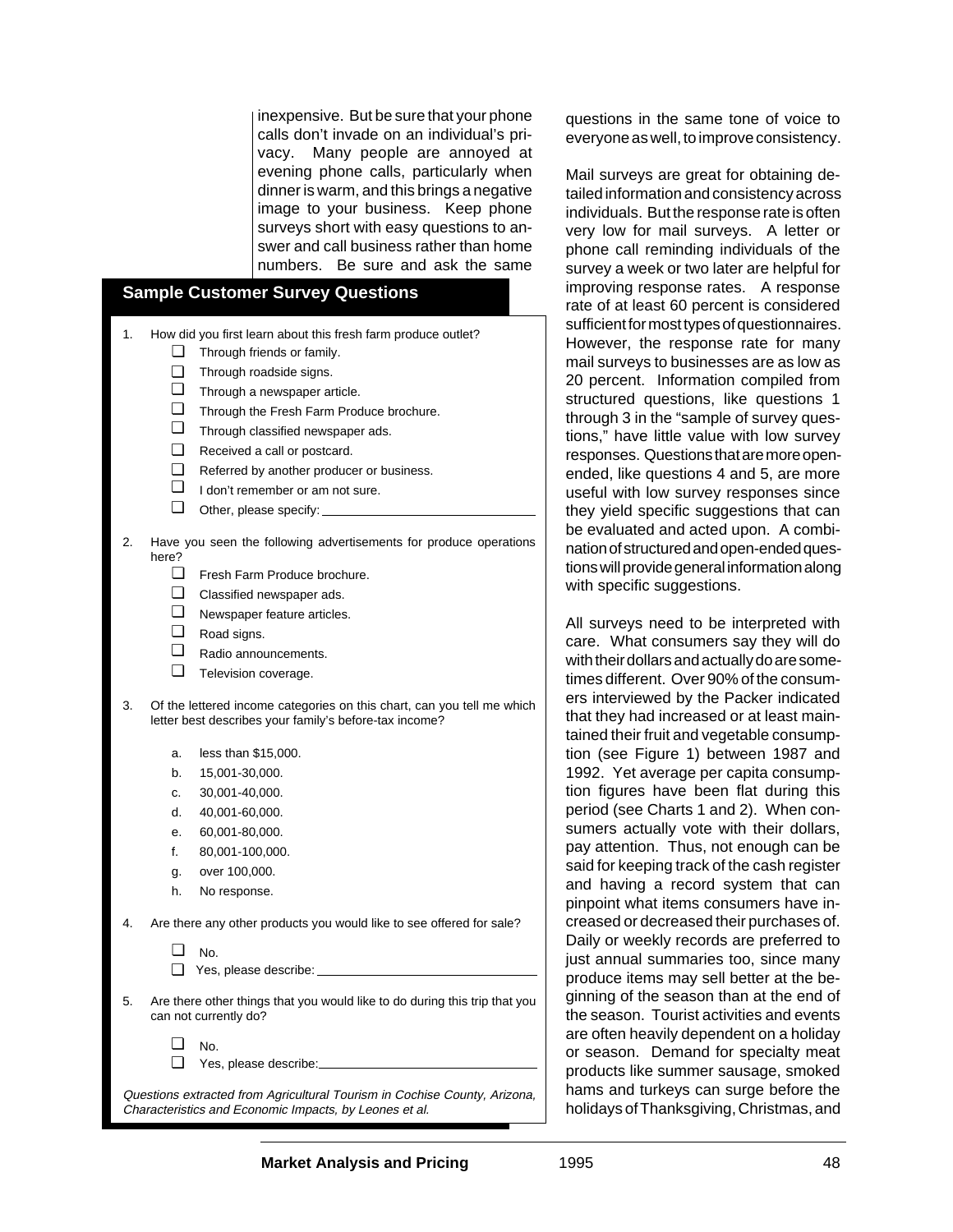Easter. Craft sales generally fluctuate with tourist travel and the seasons too. Keeping track of daily sales receipts can help you better plan for holidays and the value of special events in subsequent years.

### **Starting Small - "Testing the Winds"**

Not enough can be said for the merits of starting out on a small scale. If you were on your first hang gliding adventure, wouldn't you rather launch from a small hill with sand below rather than a 300' cliff with boulders at the bottom? Sometimes this reasoning is forgotten when starting a business. Most major corporations and successful small businesses started in a home office, garage, or side project just like most of the thriving direct farm marketing and tourism operations today. Entrepreneurs that are on the "cutting edge" of production and marketing techniques always seem to be trying something different and they almost always trial test a new idea before going full scale. Even large companies like McDonalds do a test trial on all their new products before they go "national." Obvious advantages to starting small are that you can:

- **A** Obtain valuable market information that will indicate what products you should exploit or drop. How customers vote with their dollars determines where you focus your limited resources. A market approach means growing products consumers want rather than a sales approach of running a high visibility add campaign that "coerces" consumers into making one-time purchases.
- **A** Devote more time for each unit of production, making it easier to produce a higher quality product. This can be important for building a "name brand" image.
- **A** Test your production capabilities for your land site and resources available without risking a large amount of capital.
- r. Lower finance requirements so that self-financing is often much more reachable. Credit sources generally loan to small businesses starting out at their highest category of interest rate, if they will loan.
- $\mathbf{a}$ Assess the work load and type of work required before a full commitment is made to the business.
- s. Learn the legal requirements the most appropriate way of meeting legal obligations. Would be a shame to find out that a local ordinance could close down your business after you have already made a large investment in time and money.
- Work at least part-time at another job so that a "salary" is not required during the start-up phase. s.

A disadvantage commonly cited for not going into a direct farm marketing venture in a large way is that, "I have no other job and need to utilize my time and earn a full-time salary." But a more reasonable policy is to commit to not withdrawing any salary for at least a year and preferably two years. Many businesses fail to be the financial success they are destined for because startup expenses in the first two years exhaust the available cash flow of the business.

## **Secondary Data Sources (wholesale price data)**

### **Arizona Agricultural Statistics Service**

3003 N Central Ave., Suite 950, Phoenix, Arizona 85012-2994 602-280-8850

#### **Arizona Field and Vegetable Crop Budgets**

4042 N. Campbell Tucson, AZ 85719 602-621-1713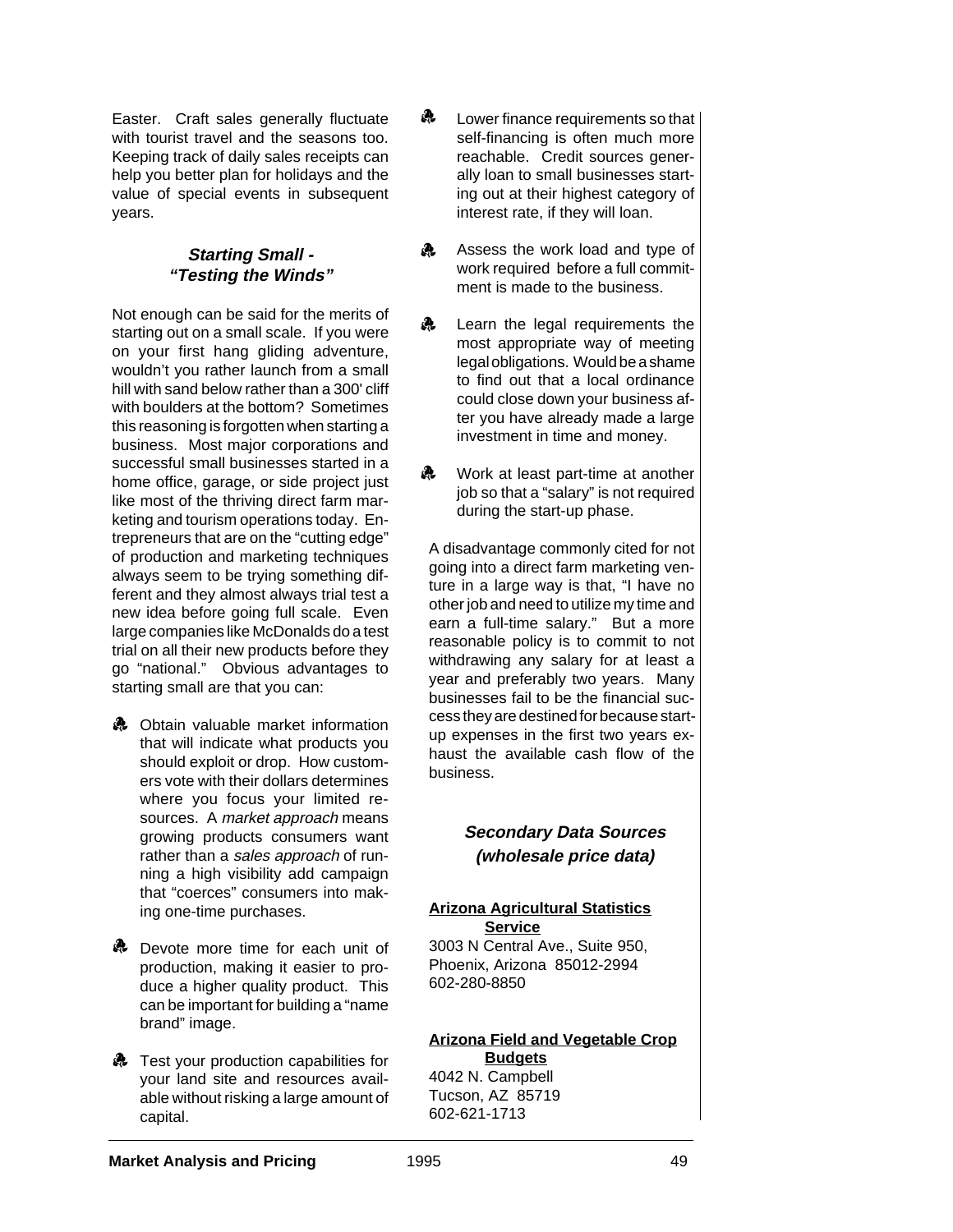#### **The Packer**

(weekly newspaper of the fruit and vegetable industry) Vance Publishing 7950 College Blvd. P. O. Box 2939 Shawnee Mission, KS 66201 800-255-5113

#### **United States Department of Agriculture**

Economic Research Service National Ag. Statistics Service Livestock and Poultry Situation and Outlook 341 Victory Drive Herndon, VA 22070 800-999-6779

Federal-State Market News Service Ag Marketing Service Fruit and Vegetable Market News P.O. Box 96456 Rm. 2503 So. Bldg. Washington, DC 20090-6456 202-720-2745

Vegetables:

Gary Lucier, John Love, & Charles Plummer 202-219-0884

Fruit & Tree Nuts: Dennis Shields & Diane Bertelsen 202-219-0884

AutoFax: 202-219-1107 (document 0411 for general information that leads to data for specific commodities)

 Internet (electronic data bases): oldal.mannlib.cornell.edu

### **References**

Blank, Steven C. "Income Risk Varies With What You Grow, Where You Grow It." California Agriculture 46, 5 (1992):14- 16.

Blank, Steven C. and Brian H. Schmiesing. "Farm credit: The new focus on risk." Choices, First Quarter 1993, pp. 28-29, 41.

<sup>1</sup> Russell Tronstad, Assistant Specialist, Department of Agriculture and Resource Economics, Cooperative Extension, The University of Arizona, Tucson, Az.